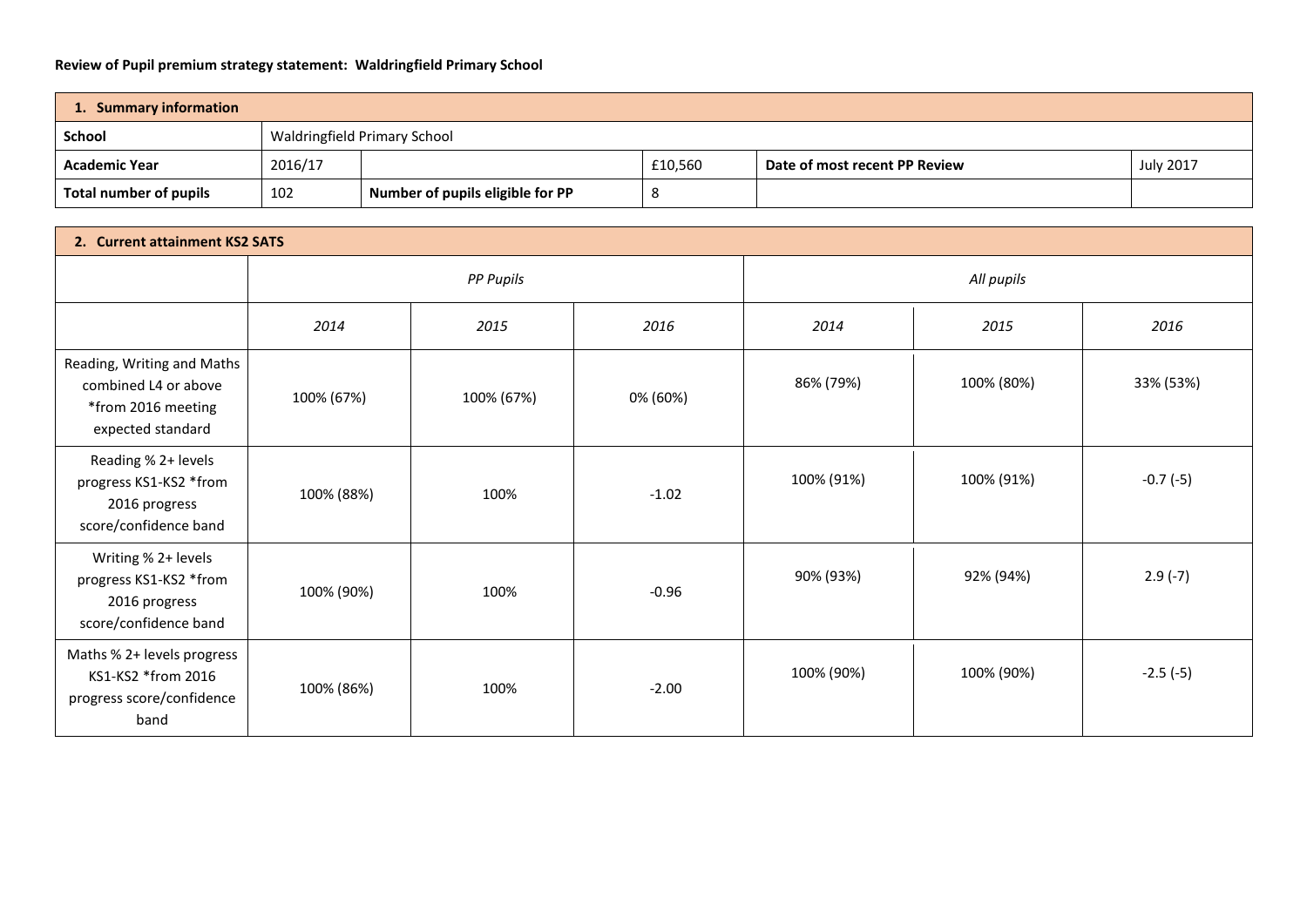|                          | 3. Barriers to future attainment                                                                                                                                                                                                          |                                                                                                                                                                                                                                                                                        |  |  |
|--------------------------|-------------------------------------------------------------------------------------------------------------------------------------------------------------------------------------------------------------------------------------------|----------------------------------------------------------------------------------------------------------------------------------------------------------------------------------------------------------------------------------------------------------------------------------------|--|--|
|                          | <b>In-school barriers</b>                                                                                                                                                                                                                 |                                                                                                                                                                                                                                                                                        |  |  |
| А.                       | Lack of progress and poor attainment in writing (KS1) and maths across the school                                                                                                                                                         |                                                                                                                                                                                                                                                                                        |  |  |
| В.                       | Lack of parental contributions to fund WOW moments                                                                                                                                                                                        |                                                                                                                                                                                                                                                                                        |  |  |
| C.                       | Pupil low self-esteem and emotional resilience                                                                                                                                                                                            |                                                                                                                                                                                                                                                                                        |  |  |
| <b>External barriers</b> |                                                                                                                                                                                                                                           |                                                                                                                                                                                                                                                                                        |  |  |
| D.                       | Poor punctuality and attendance                                                                                                                                                                                                           |                                                                                                                                                                                                                                                                                        |  |  |
|                          | 4. Desired outcomes                                                                                                                                                                                                                       |                                                                                                                                                                                                                                                                                        |  |  |
|                          | Desired outcomes and how they will be measured                                                                                                                                                                                            | Success criteria                                                                                                                                                                                                                                                                       |  |  |
| А.                       | Writing and maths outcomes will be in line with national and disadvantaged children will make<br>expected or better progress                                                                                                              | Termly data shows that disadvantaged children are on track to meet<br>national expectations<br>Year group data identifies that writing and maths data is line in with or<br>exceeding expectations<br>60% of PP children will be at expected or better each term (from<br>Autumn 2016) |  |  |
| <b>B.</b>                | To enhance our curriculum through trips and visitors and experiences required to deliver a relevant<br>curriculum that develops knowledge and understanding of the world and raises aspiration.                                           | PP children are involved in all aspects of school life and attendance at<br>clubs of PP children has improved                                                                                                                                                                          |  |  |
| C.                       | For vulnerable children to have access to an art therapist to explore issues and to become more<br>emotionally resilient.<br>For children who come from low income families to be offered opportunities through extra-curricular<br>clubs | Through meetings with HT and parents the art therapist speaks of the<br>children's emotional resilience and how it has improved<br>Children grow in confidence as they participate in clubs                                                                                            |  |  |
| D.                       | PP children to be provided a place at WOOSH (Wrap around care). Y6 Breakfast Booster sessions are<br>run during the Spring and first half of the Summer Term                                                                              | Y6 punctuality improves and attendance and punctuality of all PP<br>children is not a concern.                                                                                                                                                                                         |  |  |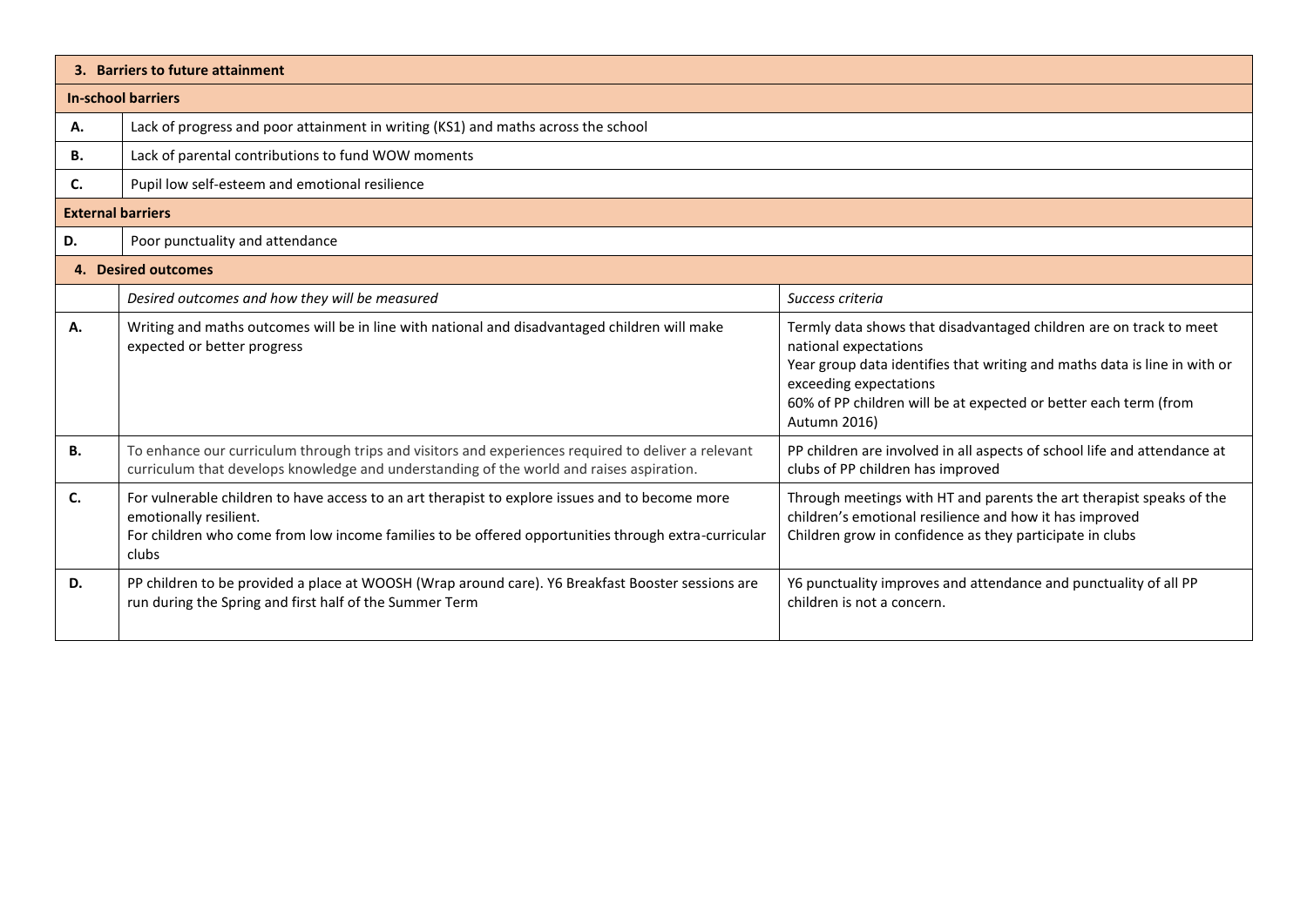| 5. Planned expenditure                                                                                                                                                                      |                                                                                                                                                                                                  |                                                                                                                                                                                                                                                                                                        |                                                                                                                                                                                                              |                                                                                                                                                                                                                                                                                                                                                                                          |  |  |
|---------------------------------------------------------------------------------------------------------------------------------------------------------------------------------------------|--------------------------------------------------------------------------------------------------------------------------------------------------------------------------------------------------|--------------------------------------------------------------------------------------------------------------------------------------------------------------------------------------------------------------------------------------------------------------------------------------------------------|--------------------------------------------------------------------------------------------------------------------------------------------------------------------------------------------------------------|------------------------------------------------------------------------------------------------------------------------------------------------------------------------------------------------------------------------------------------------------------------------------------------------------------------------------------------------------------------------------------------|--|--|
| Academic year                                                                                                                                                                               | 2016/17                                                                                                                                                                                          |                                                                                                                                                                                                                                                                                                        |                                                                                                                                                                                                              |                                                                                                                                                                                                                                                                                                                                                                                          |  |  |
| The three headings below enable schools to demonstrate how they are using the pupil premium to improve classroom pedagogy, provide targeted support and support whole school<br>strategies. |                                                                                                                                                                                                  |                                                                                                                                                                                                                                                                                                        |                                                                                                                                                                                                              |                                                                                                                                                                                                                                                                                                                                                                                          |  |  |
| i. Quality of teaching for all                                                                                                                                                              |                                                                                                                                                                                                  |                                                                                                                                                                                                                                                                                                        |                                                                                                                                                                                                              |                                                                                                                                                                                                                                                                                                                                                                                          |  |  |
| <b>Desired outcome</b>                                                                                                                                                                      | Chosen action / approach                                                                                                                                                                         | What is the evidence and rationale for this<br>choice?                                                                                                                                                                                                                                                 | How will you ensure it is<br>implemented well?                                                                                                                                                               | Impact                                                                                                                                                                                                                                                                                                                                                                                   |  |  |
| A. Writing and maths<br>outcomes will be in line<br>with national and<br>disadvantaged children<br>will make expected or<br>better progress                                                 | Staff training on high<br>quality feedback. Staff<br>training on new sentences<br>types and structures and a<br>renewed emphasis on<br>handwriting and<br>presentation throughout<br>the school. | We want to invest some of the PP in longer<br>term change which will help all pupils. Many<br>different evidence sources, e.g. EEF Toolkit<br>suggest high quality feedback is an effective<br>way to improve attainment, and it is<br>suitable as an approach that we can embed<br>across the school. | Staff meetings, work scrutiny and<br>visits to classes                                                                                                                                                       | By the end of the academic year 57%<br>of PP children were expected for<br>maths but only 29% were expected<br>for writing., 43% of our PP children<br>have significant SEND. See progress<br>comment below.<br><b>Both Mrs Harrow and Miss</b><br>Matthews were part of a Drama for<br>learning Hub with a local school to<br>further enhance the teaching of<br>writing in our school. |  |  |
|                                                                                                                                                                                             |                                                                                                                                                                                                  |                                                                                                                                                                                                                                                                                                        |                                                                                                                                                                                                              | <b>Total budgeted cost</b><br>£1800 (3x£600)                                                                                                                                                                                                                                                                                                                                             |  |  |
| ii. Targeted support                                                                                                                                                                        |                                                                                                                                                                                                  |                                                                                                                                                                                                                                                                                                        |                                                                                                                                                                                                              |                                                                                                                                                                                                                                                                                                                                                                                          |  |  |
| <b>Desired outcome</b>                                                                                                                                                                      | Chosen action/approach                                                                                                                                                                           | What is the evidence and rationale for this<br>choice?                                                                                                                                                                                                                                                 | How will you ensure it is<br>implemented well?                                                                                                                                                               | Impact                                                                                                                                                                                                                                                                                                                                                                                   |  |  |
| A. Writing and maths<br>outcomes will be in line<br>with national and<br>disadvantaged children<br>will make expected or<br>better progress                                                 | Targeted TA and teacher<br>support for PP children<br><b>Breakfast Boosters for Y6</b><br>children                                                                                               | 63% of the current PP children also have<br>SEND. Their needs require additional,<br>targeted intervention either from a ELKAN<br>trained TA, or small group teaching (0.4/0.6)                                                                                                                        | Half termly pupil progress meetings<br>and regularly reviewed IEPS<br>Engage with parents and pupils<br>before intervention begins to<br>address any concerns or questions<br>about the additional sessions. | 71% of PP children have made<br>expected progress or better in<br>Reading. 86% have made expected<br>progress or better in writing and 86%<br>have made expected progress or<br>better in maths                                                                                                                                                                                          |  |  |